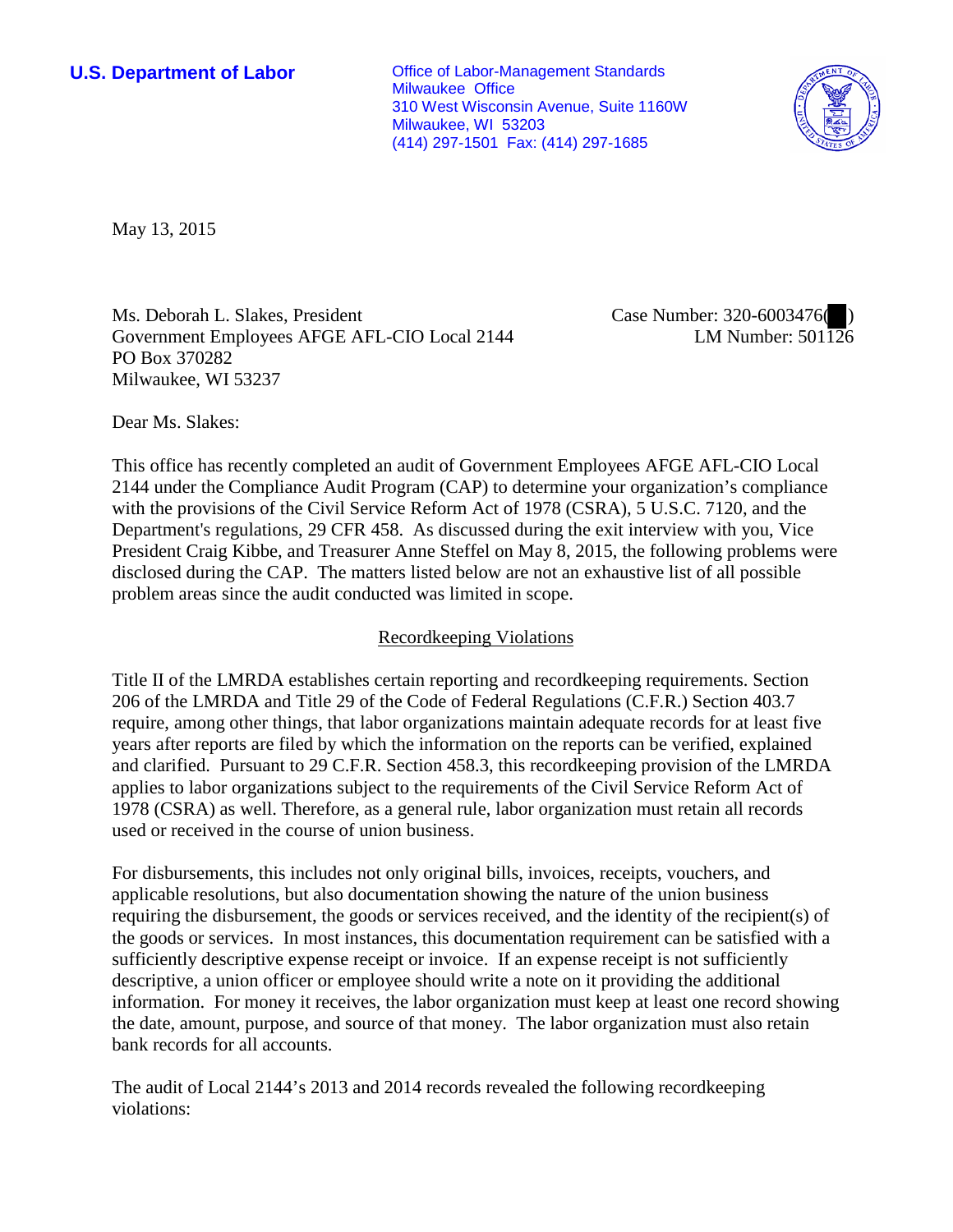### 1. Disbursements to Vendors and Reimbursements to Officers

Local 2144 did not retain adequate documentation for disbursements to vendors and payments to you and Ms. Steffel totaling at least \$2,505. For example, adequate supporting documentation was not retained for a \$1,432 check issued to Ms. Steffel on August 9, 2013 for reimbursed expenses that included \$1,000 for a "treasurer's fee," \$80 for the annual Christmas dinner, and \$40 for "other." In support of these expenses, Local 2144 only retained the cancelled check and a copy of a detail sheet from its 2012 annual budget that included the expenses claimed by Ms. Steffel, which is not sufficient.

As noted above, labor organizations must retain original receipts, bills, and vouchers for all disbursements. The president and treasurer (or corresponding principal officers) of your union, who are required to sign your union's LM report, are responsible for properly maintaining union records.

2. Receipt Dates not Recorded

During the audit year, Local 2144 recorded receipts in a financial summary spreadsheet maintained in Excel. Entries in the financial summary spreadsheet reflect the month the union deposited money, but not the date money was received. Union receipts records must show the date of receipt. The date of receipt is required to verify, explain, or clarify amounts required to be reported in Item 16 (Total Receipts of Your Organization during the Reporting Period) of the LM-4. The LM-4 instructions for Item 16 state that the labor organization must enter the total amount of all receipts it receives during the reporting period. Failure to record the date money was received could result in the union reporting some receipts for a different year than when it actually received them.

Based on your assurance that Local 2144 will retain adequate documentation in the future, OLMS will take no further enforcement action at this time regarding the above violations.

# Reporting Violations

Pursuant to 29 C.F.R., Section 458.3, the reporting requirement under 29 C.F.R. Section 403.2 (see Section 201(b) of the Labor-Management Reporting and Disclosure Act (LMRDA)) is made applicable to labor organizations subject to the requirements of the CSRA. This provision requires labor organizations to file annual financial reports that accurately disclose their financial condition and operations. The audit disclosed a violation of this requirement. The Labor Organization Annual Report (Form LM-4) filed by Local 2144 for the fiscal year ended December 31, 2014, was deficient in the following areas:

1. Total Receipts

Local 2144 did not include receipts totaling \$1,550 that were received during the reporting period in the amount reported in Item 16 (Total Receipts of Your Organization during the Reporting Period). The audit revealed that Local 2144 received receipts totaling \$5,327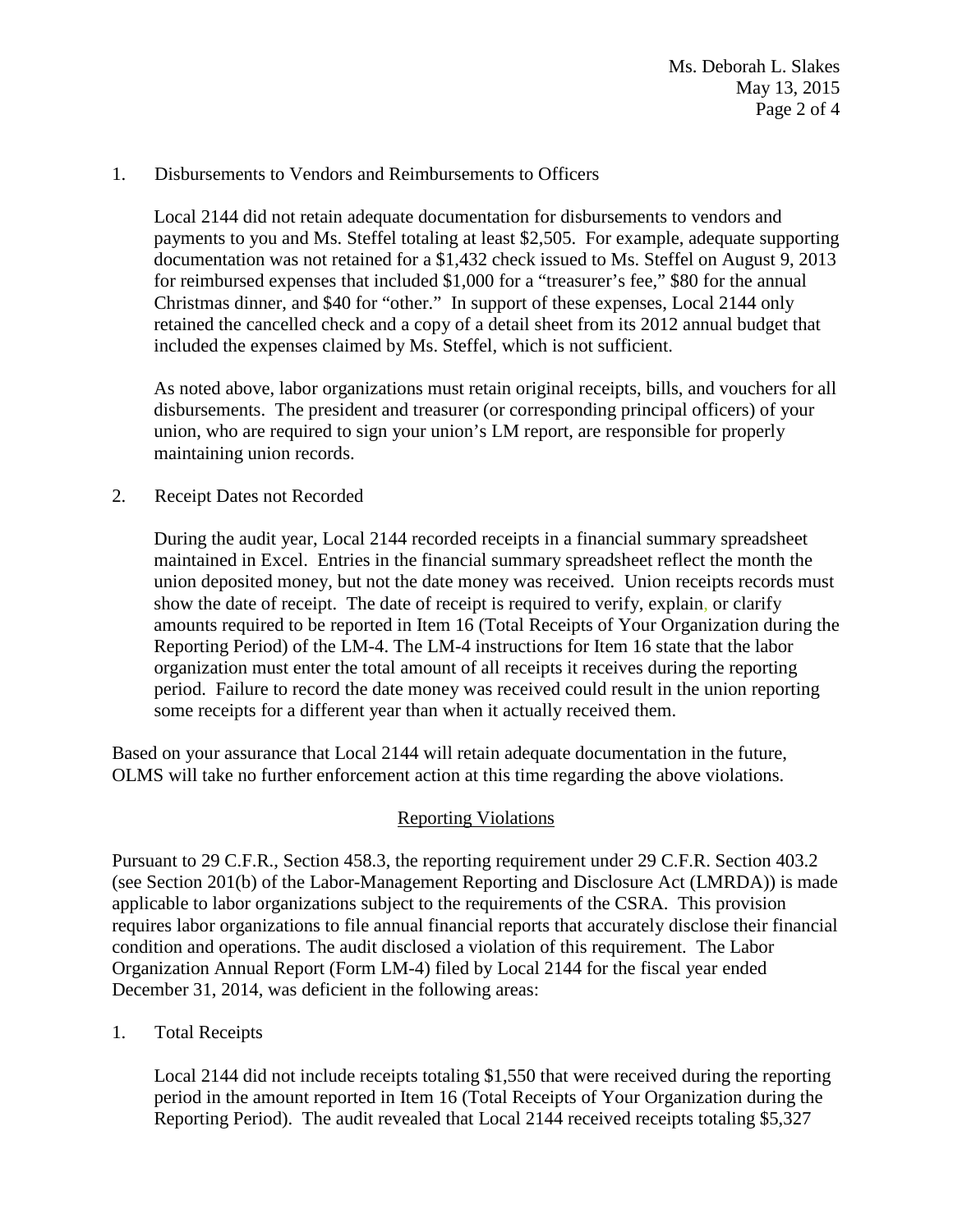during the year; however, the total amount reported in Item 16 was \$3,777. During the exit interview, Ms. Steffel stated that the union failed to report a \$1,100 reimbursement from the National Council of HUD Locals and a \$450 refund from the Internal Revenue Service.

The union must report the total amount of all receipts it received during the reporting period in Item 16. The amount should include, for example, dues, fees, fines, assessments, interest, dividends, rent, money from the sale of assets, and loans received by the union. The union should also include payments in lieu of dues received from any non-member employees as a condition of employment under a union security provision in a collective bargaining agreement.

### 2. Total Disbursements

Local 2144 did not include disbursements totaling at least \$755 that were made during the reporting period in the amount reported in Item 17 (Total Disbursements Made by Your Organization during the Reporting Period). The audit revealed that Local 2144 made disbursements totaling \$7,118 during 2014; however, the total amount reported in Item 17 was \$6,363. It appears that the union erroneously reported checks totaling at least \$794 that were written in 2013 and cashed in 2014. In addition, the union failed to report \$1,100 in reimbursements paid to you in 2014 and appears to have incorrectly reported a disbursement to the Internal Revenue Service as \$400 instead of the actual amount of \$850.

The union must report the total amount of all disbursements it made during the reporting period in Item 17. The amount should include, for example, net payments to officers and employees, per capita tax and any other fees or assessments which the union paid to any other labor organization, payments for administrative expenses, loans made by the union, and taxes paid.

3. Disbursements to Officers and Employees

Local 2144 did not include some payments to you totaling at least \$1,100 in the amount reported in Item 18 (Total Payments to Officers and Employees Made by Your Organization during the Reporting Period). The audit revealed that Local 2144 made payments to officers totaling \$3,940; however, the total amount reported in Item 18 was \$2,840.

The union must report the total amount of all payments to officers and employees made by it during the reporting period in Item 18. The amount should include, for example, gross salaries; lost time pay; monthly, weekly, or daily allowances; and disbursements for conducting official business of the union as well as disbursements which were essentially for the personal benefit of the officer or employee.

4. Failure to File Bylaws

Pursuant to 29 C.F.R. Section 458.3, the requirement under 29 C.F.R. Section 402.4 implementing LMRDA Section 201(a) is made applicable to labor organizations subject to